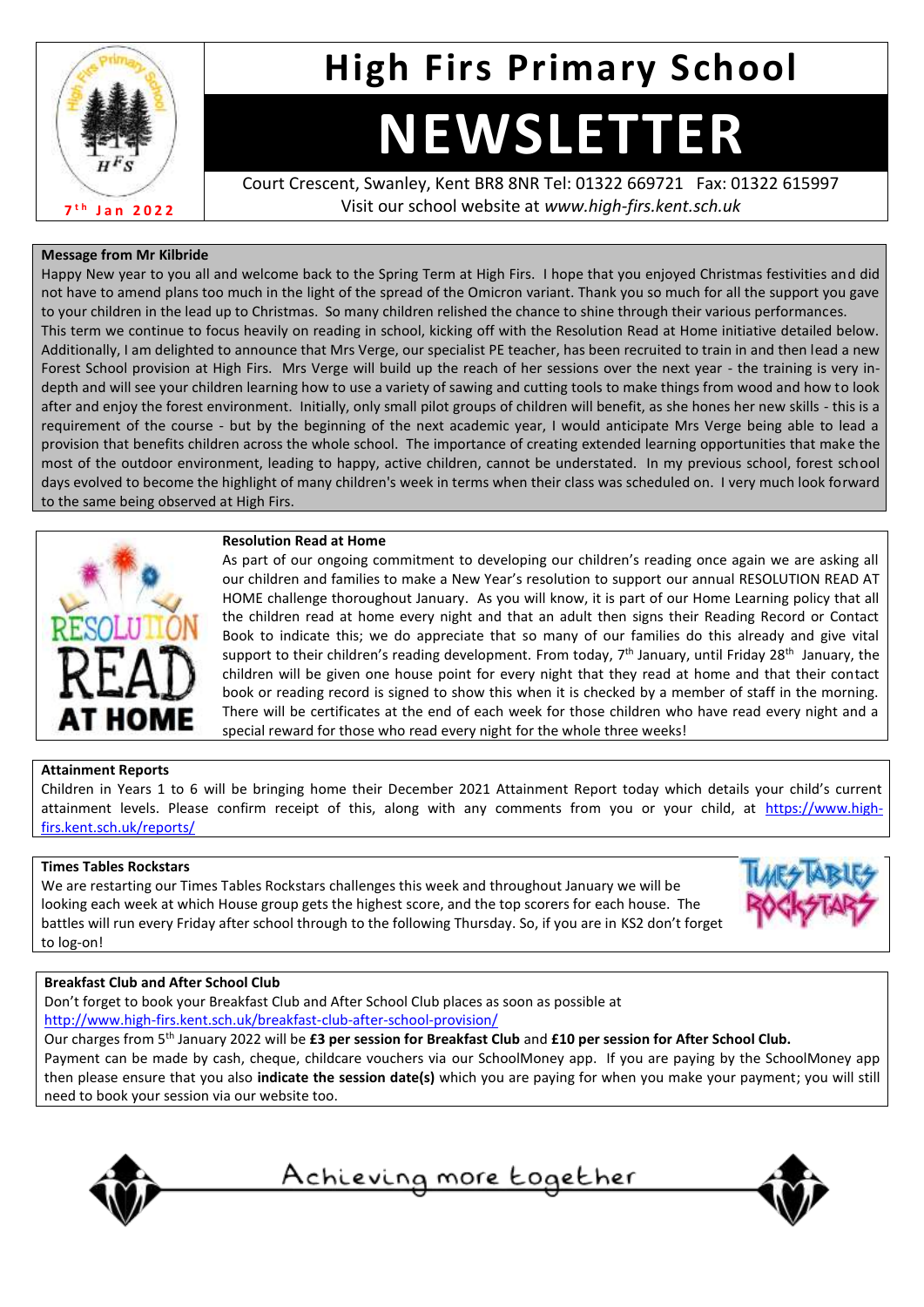# **School Clubs**

We are pleased to be able to offer a wide range of school activity clubs at lunchtime / after school once again this term. Our activity clubs this term will be:

- *YEAR 1: Drama - Tuesdays to 4.15pm (Miss Angeli)*
- *YEAR 1: Books & Crafts - Thursdays 12.35pm to 1.15pm (Mrs Ford)*
- *YEAR 2: Woodland - Tuesdays to 4.15pm (Miss Allin)*
- *YEAR 2: Table Top Games - Wednesdays to 4.15pm (Mrs Everest)*
- *YEARS 3 / 4 / 5 & 6: French - Mondays to 3.50pm (Mrs Ives). Outside provider charge - £27 for 9 sessions.*
- *YEARS 3 & 4: Recorder - Tuesdays to 4.15pm (Mrs Payne)*
- *YEARS 3 & 4: Football - Wednesdays to 4.15pm (Mrs Verge)*
- *YEARS 3 / 4 & 5: Speed Stacking - Wednesdays to 4.15pm (Mrs O'Dwyer & Miss Durrant)*
- *YEAR 4: Eco Club - Tuesdays to 4.15pm (Miss Selby)*
- *YEARS 4 / 5 & 6: Netball - Thursdays to 4.15pm (Mrs Verge)*
- *YEAR 5: Table Top Games - Tuesdays to 4.15pm (Mrs McCabe)*
- *YEARS 5 & 6: Football - Tuesdays to 4.15pm (Mr Kilbride)*

Some clubs will change next term for different classes so we hope that over the year there will be something for everyone! In a small school, there are only so many clubs we can accommodate at once (both in terms of staffing and room in school) and we also have to take into consideration "wear and tear" and health & safety in terms of our facilities – particularly use & maintenance of the field. Staff give up their time to run clubs and these therefore reflect their own interests and areas of particular skill which they are choosing to share.

If your child would like to join a particular club, please sign up at<http://high-firs.kent.sch.uk/clubs/> by **Tuesday 11th January.** You will be notified if your child has been offered a place and the starting date for your particular club, along with any other arrangements. Children are expected to commit to attending every week their club is scheduled to run. Where clubs are oversubscribed then we may have to limit the number of weeks in which a group of children attend so that we can have two or more groups.

In some circumstances, particularly in the case of inclement weather or other school commitments, we may have to cancel a club session. In this event we will contact you by text and/or the Newsletter as soon as we are able to. However, **please assume that clubs are running every week unless you are notified otherwise.**



|              |                 | <b>This Week</b> | <b>Term Total</b> |
|--------------|-----------------|------------------|-------------------|
| HOUSE POINTS | <b>BEECH</b>    | 13               | 13                |
|              | <b>CHESTNUT</b> | 11               | 11                |
|              | <b>OAK</b>      |                  |                   |
|              | ASH             |                  |                   |





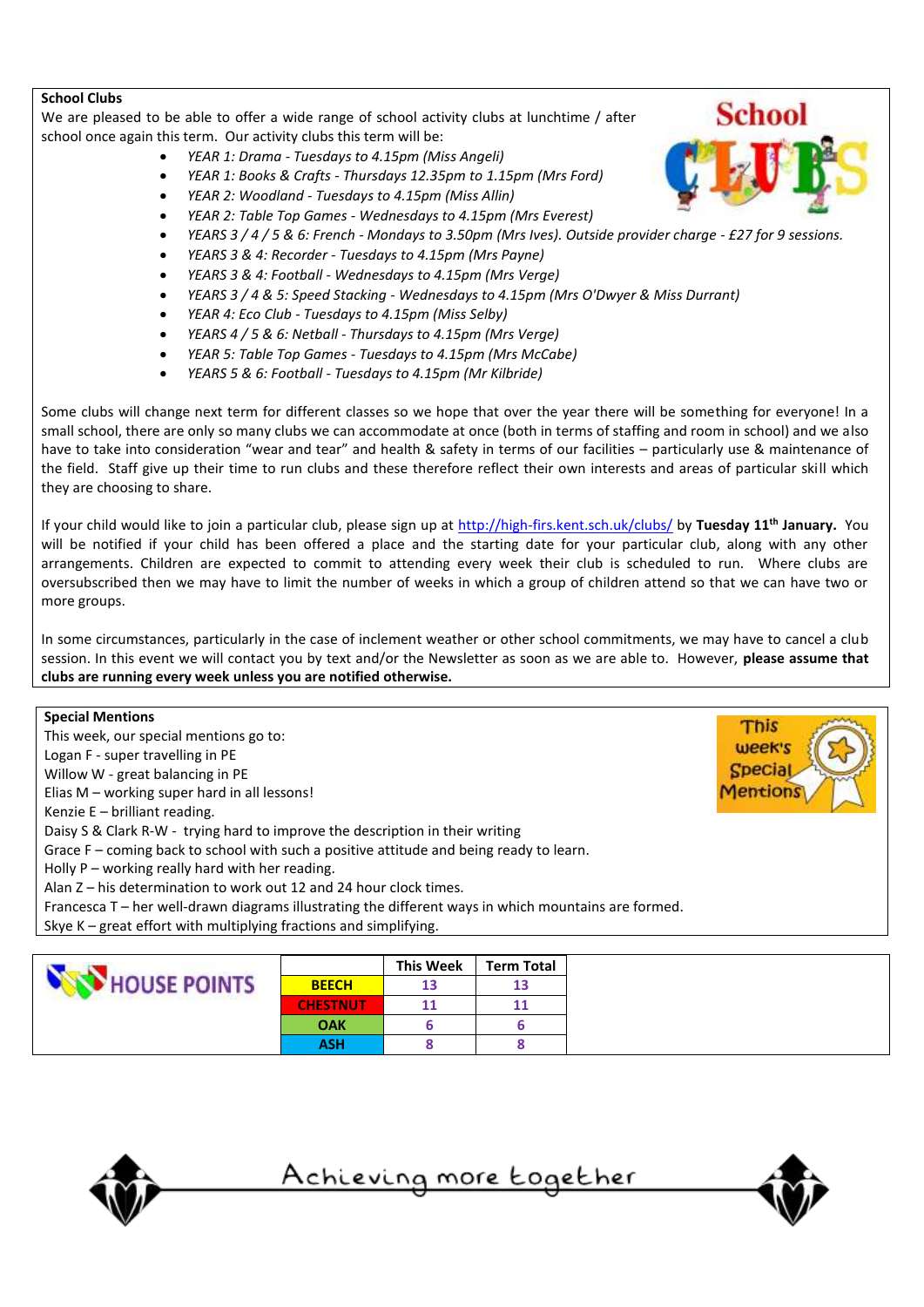

# **In our classes this week**

Reception – travelled on different pieces of equipment Year 1 – classified animals.

Year 2 – learned about the geography of Antarctica. Year 3 – learned about Mrs Edith Pretty and Sutton Hoo.

Year 4 – learned to read the 12 and 24 hour clock.

Year 5 – calculated the area of compound shapes… and started their new story "The Lion, The Witch & The Wardrobe".

Year 6 – are reading "Darwin's Dragons" and learning about Charles Darwin.

# **School Volunteers**

We welcome parents and adults from the local community to undertake a variety of roles in supporting the school & our children. Could you help in school by –

- hearing children read?
- playing games with small groups?
- sharing a skill gardening / sewing / painting / cooking / music?
- talking about or share your job or hobby?
- looking after the books in our school library?
- tidying our outdoor environment?
- helping at or running a lunchtime or after-school club?
- offering specialist skills
- ….. anything else?

It would be great to hear from any parents, grandparents or family friends who would like to come and share their skills with the children in school. It doesn't matter how often or for how long – once a week, once a month or even just once! If you would like to offer your help, please If you can help please visit <http://high-firs.kent.sch.uk/helping-at-school/> to register your interest and someone will be in touch with you soon.

Please note that the school is required to undertake and receive a satisfactory DBS (Police) check on all adult volunteers undertaking voluntary work with the children in school. All volunteers will also receive and need to agree to the School's "Volunteers in School" policy, including safeguarding requirements.

# **Covid update**

As per government guidelines confirmed this week:

- Children who are identified as a contact of someone with COVID-19 are requested to take a Lateral Flow test every day for 7 days. Children should continue to attend school unless they have a positive test result.
- Anyone receiving a positive result on a Lateral Flow test no longer also needs to also take a PCR test unless they have symptoms. They do, however, still need to self-isolate and register the positive test result with [https://www.gov.uk/report](https://www.gov.uk/report-covid19-result)[covid19-result](https://www.gov.uk/report-covid19-result)
- Anyone who has had a positive test result (either PCR or Lateral Flow) needs to isolate for a minimum of 7 days. If a negative Lateral Flow result is received on Day 6 AND Day 7 then they can stop isolating. If the Lateral Flow result is positive on either of these days then continue testing and self-isolating until two consecutive days' testing are received or stop after Day 10.

| <b>INSET DAYS</b><br>No children in |                                               | Next week in school                                                |                                                                  |  |  |
|-------------------------------------|-----------------------------------------------|--------------------------------------------------------------------|------------------------------------------------------------------|--|--|
|                                     | school<br>Fri 27 May 2022<br>Mon 27 June 2022 | No clubs next week except for Breakfast Club and After School Club |                                                                  |  |  |
|                                     |                                               | Mon 10 January                                                     | FHF Pyjama Day for gift / toiletries / toys donations            |  |  |
|                                     |                                               | Tues 11 January                                                    | Clubs deadline - sign up at: http://high-firs.kent.sch.uk/clubs/ |  |  |









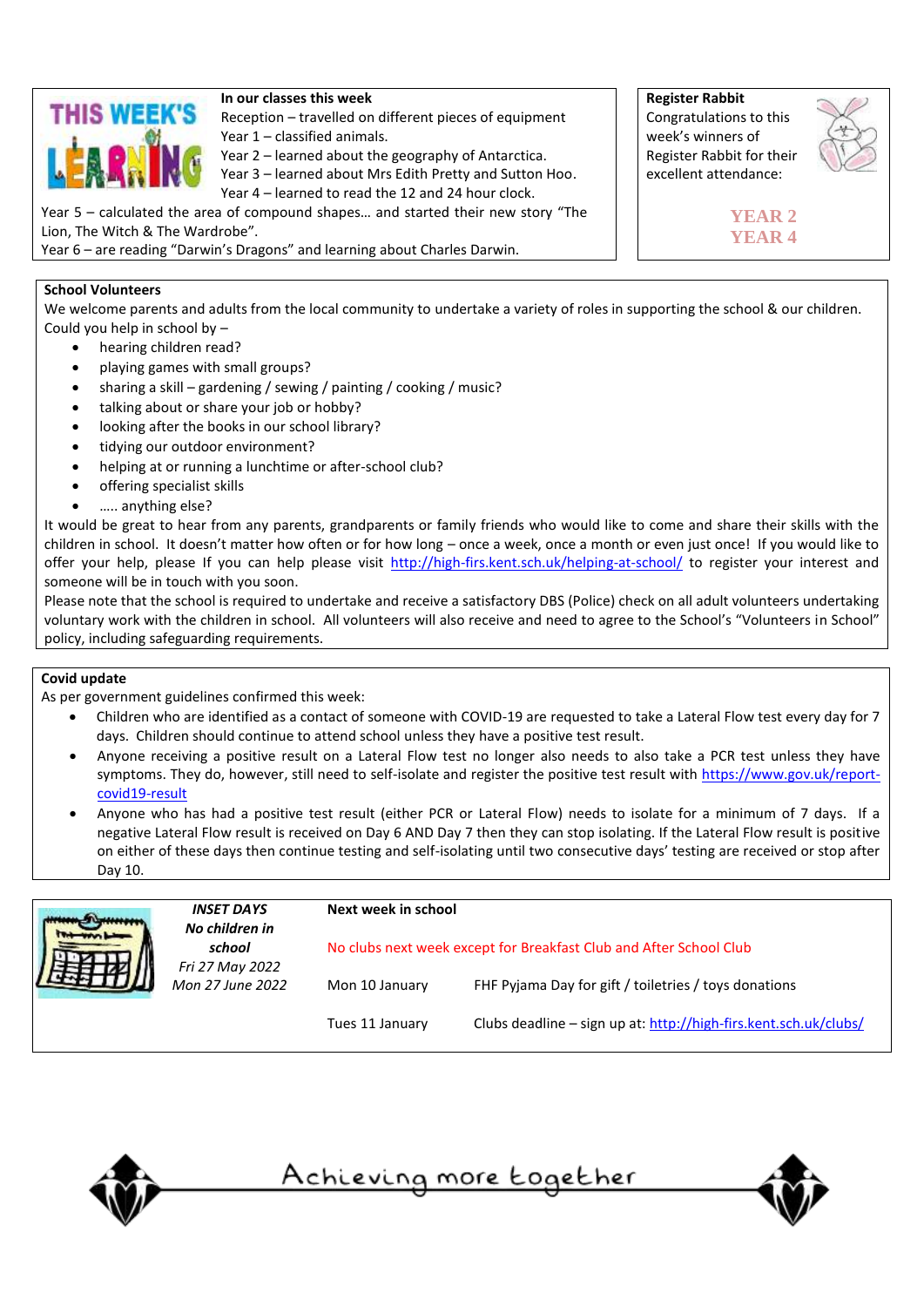



# **First Aid for Families**

### Would you like to know:

- . The emergency procedure and making an emergency phone call?
- How to place a casualty into the recovery position?
- . How to use the primary survey?
- . How to recognise and treat choking?
- . How to treat and monitor bleeding, minor bruising and burns? . How to practise cardiopulmonary resuscitation (CPR)?

# This course is for you!

Venue: Virtual via zoom

Date: 3 -week course starting Tuesday 25th January 2022

Time: 10am-12pm

To book a place please email westkentchildrenscentre@kent.gov.uk Please kindly note this is an adult only course.

.<br>We want you to enjoy assimpt with us. To help us provide the best possible experience to you. Steam to you and